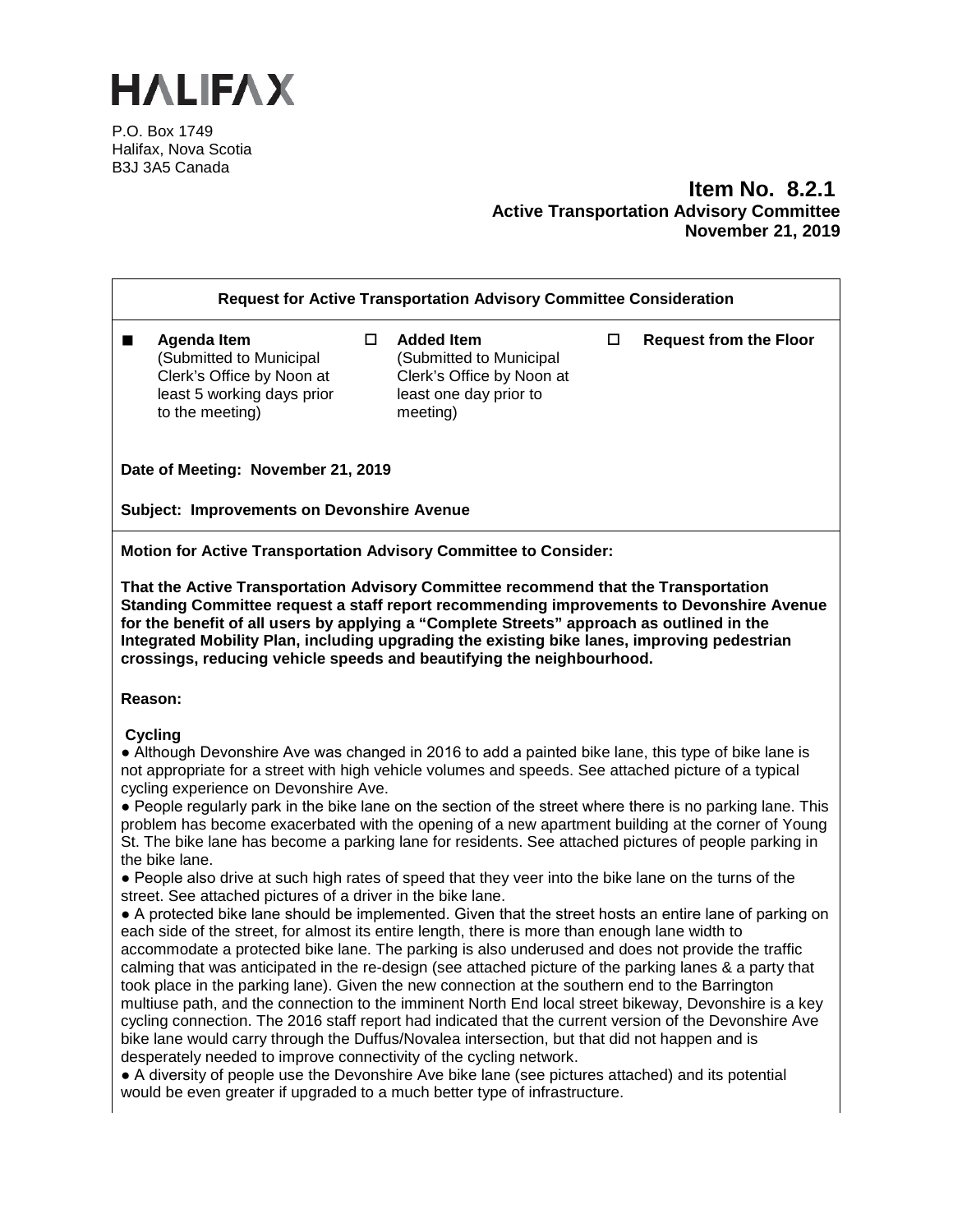● Vehicles traveling eastbound on Young St and Russell St regularly disregard the stop signs at Devonshire Ave. Additional protections for people walking and cycling near those intersections should be considered.

## **Walking & Placemaking**

● Crossing Devonshire Ave at any intersection is challenging, given the high speeds of vehicles. Speed data from Autumn 2017 (after the re-design was implemented) show that the 85th percentile speed is 57km/hr.

• The RA5 north of Kenny St is inappropriately placed. Safe crossings need to be placed directly at Needham Centre and at Albert St, where many children cross from Mulgrave Park and beyond to attend programs at Needham Centre. See attached pictures of the crossing at Kenny and where it continues as a heavily-used footpath to Roome St.

• The intersection at Albert St is wide, dangerous, and encourages speeding. See attached picture of the Albert St intersection.

• The Richmond St crossing is also in need of improvement, given the large volumes of people crossing, especially schoolchildren on their way to SJAM and other nearby schools. This particular intersection, the path and stairs on the west side of Richmond, offer opportunities for placemaking. Given the proximity of Mulgrave Park and the historic Richmond area, which has been neglected in recent Halifax Explosion commemoration activities, this area is very deserving of opportunities to showcase the spirit of the community and its history.

• The stairs leading up from the west side of Richmond St are also crumbling and prevent people using wheelchairs and strollers to make a more direct connection to Fort Needham park and other nearby destinations, like the walkable Hydrostone area. Opportunities to improve the accessibility of this area should be strongly considered. See pictures of the path & stairs at Richmond St.

● Along the length of Devonshire, all beg buttons need to be removed and pedestrian crossing needs to be prioritized through design.

● The intersection with the offshoot to Vincent St is bizarre and difficult to cross, with drivers taking the right onto Vincent at speed. See attached picture of the intersection. Also consider allowing bicycles to go in both directions on this one-way section of Vincent St.

● There is no sidewalk on the east side of Devonshire between Hanover and Barrington. People walk in the bike lane in this section. See attached picture.

• The lighting on Devonshire is housed in the median, meaning that it is focused on vehicles. Many sections of sidewalk are quite dark; adjusting the streetlight placement would help with re-prioritizing pedestrians.

## **Outcome Sought:**

The Committee approve this request for consideration

| Jillian Banfield | Vice Chair - Active Transportation Advisory<br>Committee |
|------------------|----------------------------------------------------------|
|                  |                                                          |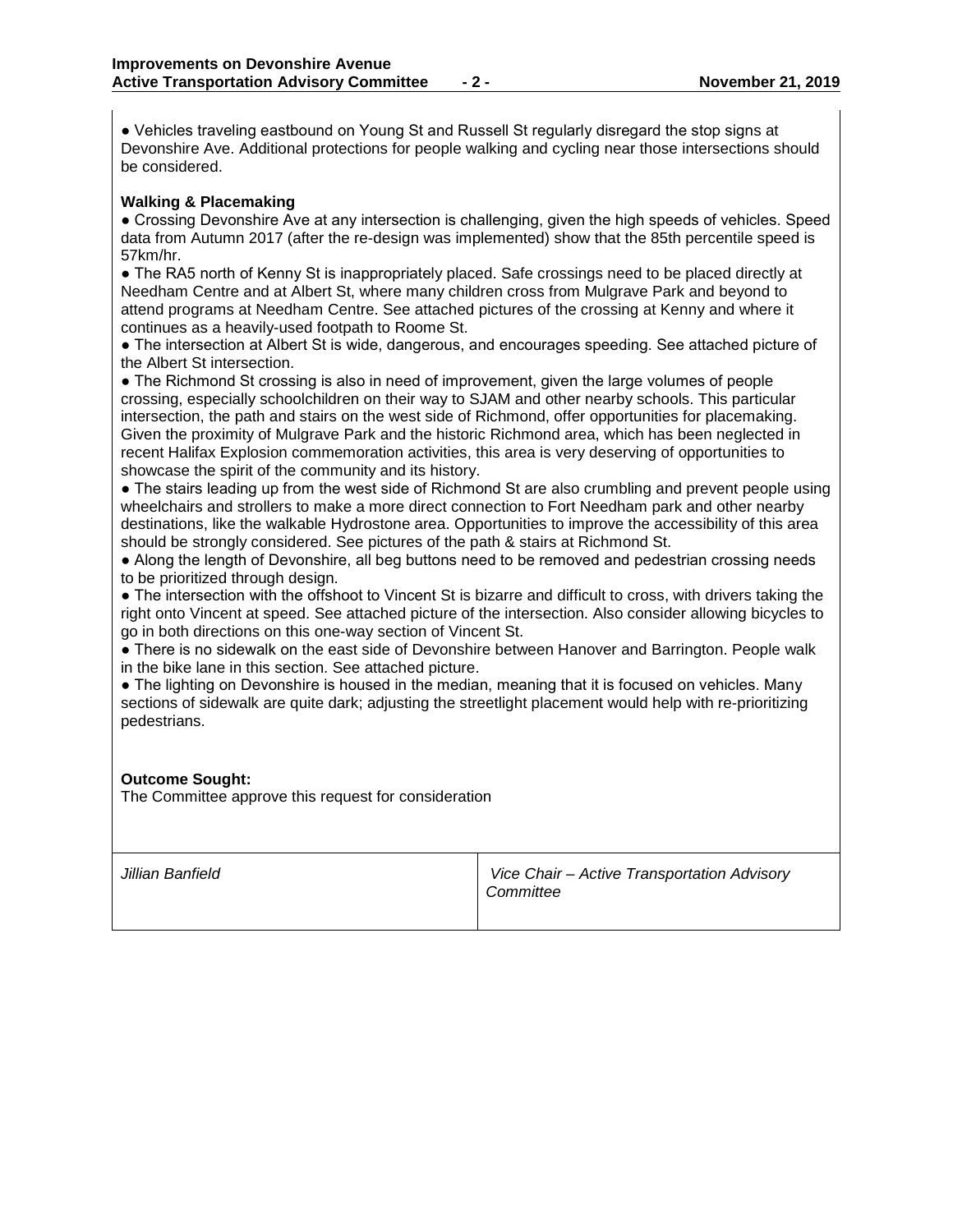## **Attachment**

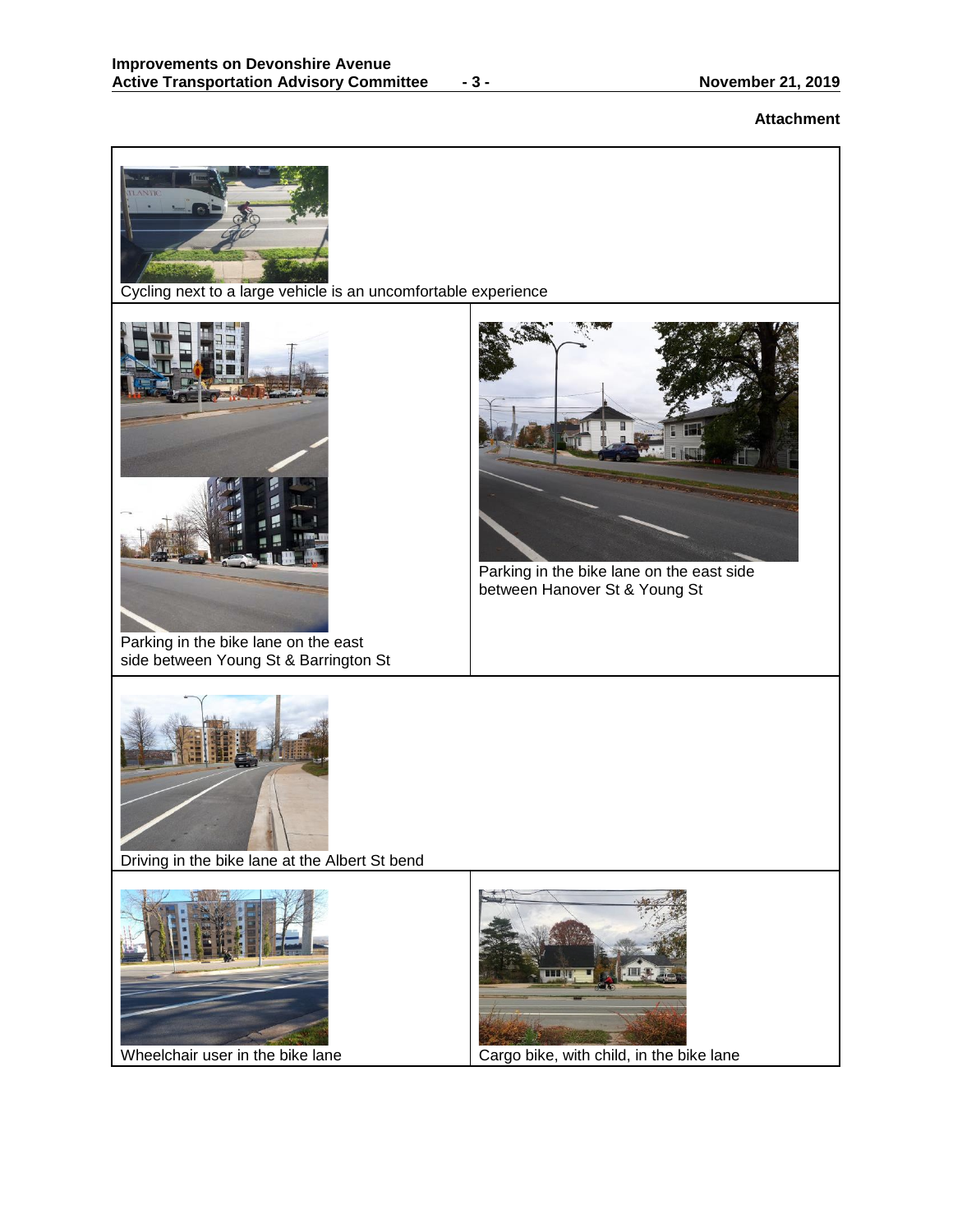

The path leading up from Richmond St The inaccessible stairs at Richmond St